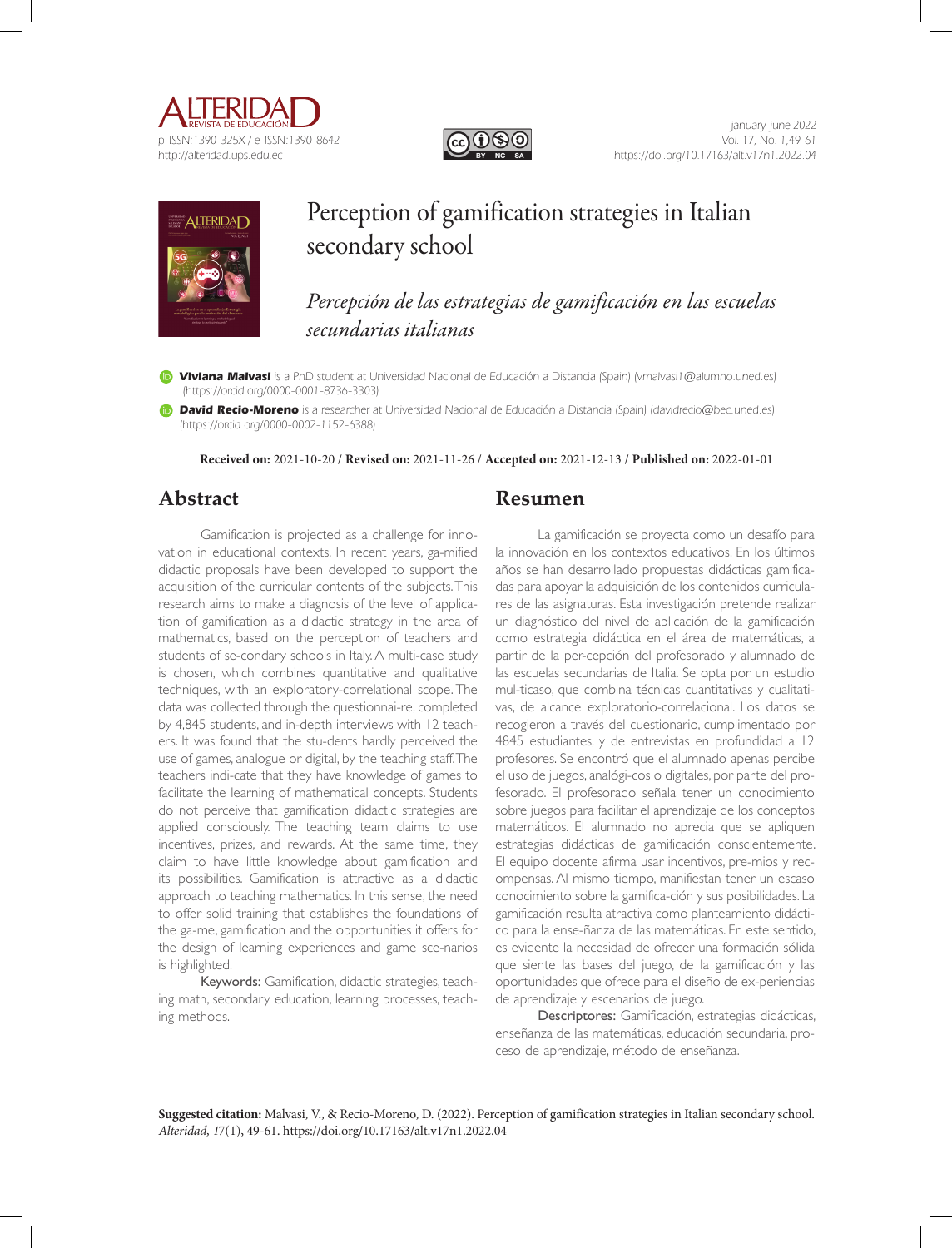# **1. Introduction and state-of-the-art**

Over the last few years, gamification has projected in different contexts such as advertising and marketing (Huotari & Hamari, 2012; Landers et al., 2017; Zichermann & Linder, 2013), health (González et al., 2016; Hamari & Koivisto, 2015) or education (Domínguez et al., 2013; Qahri-Saremi & Turel, 2016; Villagra-Arnedo et al. 2016). This panorama generated by the growing production of scientific literature in these contexts (Contreras & Eguia, 2016; Chou, 2021; Johnson et al., 2016; Kocakoyun & Ozdamli, 2018; Koivisto & Hamari, 2019; Sardi et al., 2017), has caused general confusion about the definition of gamification (Torres-Toukoumidis et al., 2018).

Since the term gamification emerged, there is no agreement among the scientific community to establish a common definition, as each author takes a particular approach and emphasizes certain aspects. Among the most popular definitions, gamification is understood as the use of game mechanics in a non-playful context (Deterding *et al*., 2011), as the use of game elements and game design techniques in non-playful environments (Werbach & Hunter, 2012), as a set of tools used in brand initiatives using game elements and mechanics (Zichermann & Linder, 2013) or finally, as the use of game design elements in non-playful contexts (Deterding et al., 2011).

Other definitions are focused on the user experience. In them, gamification is seen as a process to improve a service through gaming experiences in order to assist users in generating overall value (Huotari & Hamari, 2012) and as a use of game elements to get a gaming experience from activities in non-playful contexts (Seaborn & Fels, 2015). These approaches focus on the activities that people must perform to acquire a similar aspect to a game, i.e., to identify them as a game in a playful environment.

Finally, in relation to the different definitions that can be found on gamification, approaches focused on people's behavior and behavior are addressed. In these cases, gamification is understood as the application of strategies, thoughts and game mechanisms in nonplayful contexts in order for people to adopt or maintain certain behaviors (Ramírez, 2014). In this sense, Kapp (2012) defines gamification as the use of gameplay mechanics, perceptions, and gambling thoughts to engage people, motivate them to action, support their learning, and solve problems. Zichermann and Cunningham (2011) are committed to understanding it as a process of thought and gameplay to connect with people and solve problems. Given the undeniable benefits of this didactic strategy, methods for its application are currently being developed. For example, Gasca-Hurtado et al. (2017) present a proposal for the evaluation of gamified environments in order to ensure gamified experiences with purposes, objectives, principles and elements that are defined as fundamental components of gamification, i.e., oriented to the definition of a design method for gamified activities.

The literature review shows a poor approach to gamification as a didactic strategy in the teaching of mathematics. Although there are different research or educational experiences that present the results obtained from the implementation of gamifcation in the primary and secondary education levels (Fernández-Gavira et al., 2018; Pisabarro & Vivaracho, 2018; Quintero et al., 2018), and in higher education (Corchuelo, 2018; Fernández- Antolín et al., 2021; Santos-Ferreira & Lacerda-Santos, 2018; Pérez-López et al., 2017). However, there are different studies that relate gamification to the teaching of mathematics. Tomislav et al. (2018) point out that ludified activities contribute to increasing student performance in learning mathematical concepts. Another study presents an educational project aimed at students to help improve their perception of failure in the area of mathematics by incorporating an interactive mystery game as a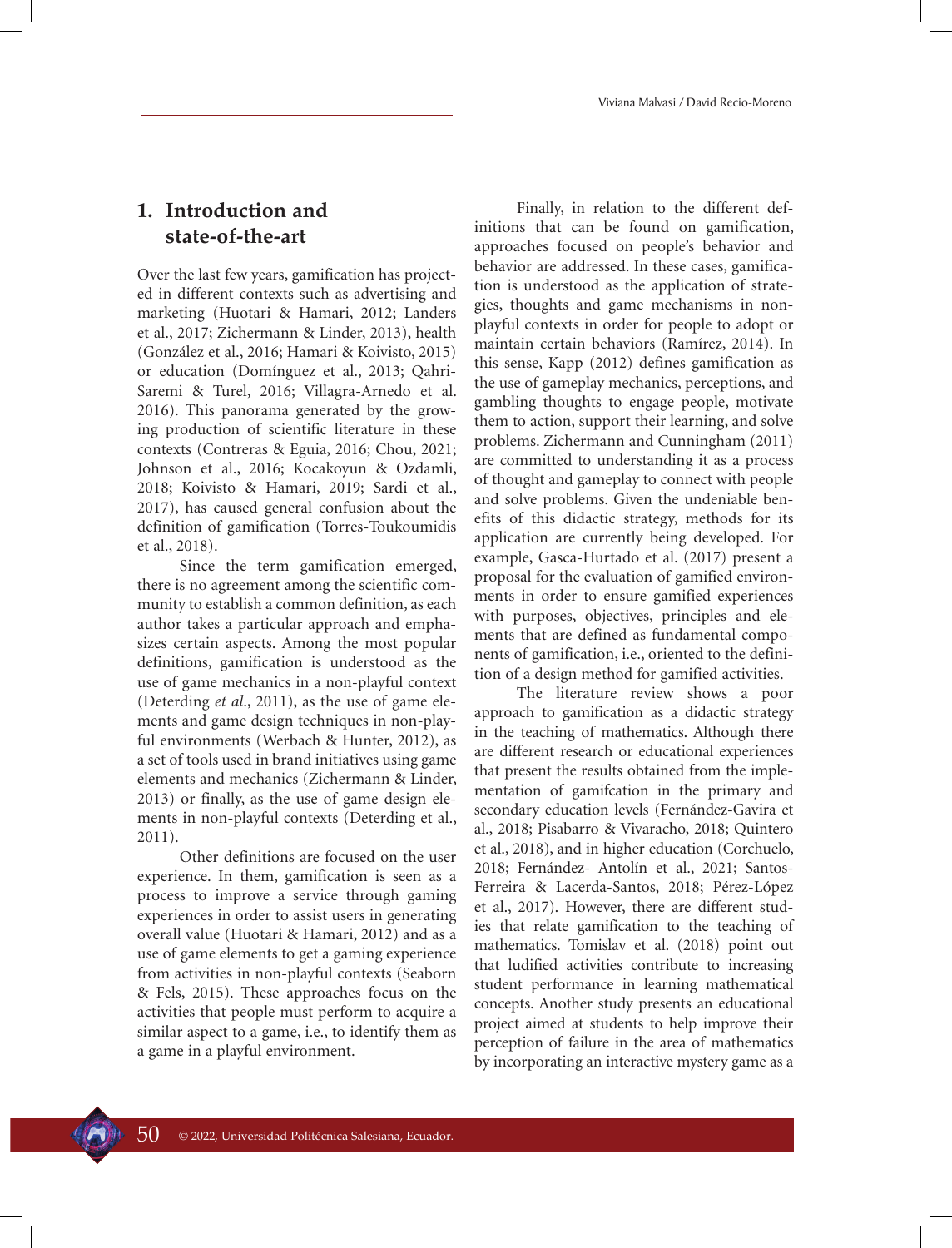didactic strategy, in which different mathematical contents are applied (Carson, 2021). Widodo and Rahayu (2019) show the results of a study where the students, after using games to work on arithmetic concepts, show a better commitment and a greater emotional connection. In this sense, López et al. (2021) analyze the opinions of the teachers in the area of mathematics, especially in relation to STEM competitions, in Brazilian and Spanish educational centers. In this study, a high percentage of teachers believe that gamified activities have a positive impact in student learning, favoring a greater approach to mathematics and to skills related to this mathematical competence. Finally, Zaharin et al. (2021) explore student perceptions of acceptance, interest, and skills in implementing gamification in mathematic learning processes. The results show a high acceptance when considering gamification as a didactic strategy that benefits the learning of specific mathematical concepts. This connection between games and learning is presented as a line of action for working the curriculum contents in mathematics.

If all of these approaches are taken to the educational field, gamification can be understood as a didactic strategy that can enrich the methodological approaches of professors. An et al. (2021) analyze teacher perceptions of interest, effectiveness, perceived barriers and needs regarding gamified approaches within teaching methodology, particularly in Massive Online Open Courses (MOOC) models. In this case, professors show a high interest in gamification and the elements of the game, motivated by greater interaction and connection with the students. Among the main barriers are lack of time, knowledge of the topic, lack of funding and the poor relationship between specific content and the gamified approach to the didactic approach, requiring expert training.

Far from simplistic approaches of gamification, a global approach is needed that would take into account the essence of the game, as well as the cohesion between the dynamics, elements and mechanics that integrate it. For this purpose, training is needed to avoid the feeling of insecurity and the need for specific training to face methodological approaches based on gamification (López et al., 2021). In this line, there are different elements to consider when facing the design of a playful learning experience. Following Werbach and Hunter (2012), a sense could be found when incorporating a set of dynamics (narrative, emotional aspects, rules, boundaries, progression or interactions), mechanics (earning rewards and prizes, retrofeeding, challenges, competition, cooperation or collaboration) and components (characters or avatars, badges, ratings, levels, teams, competitions), all this with a series of objectives that the faculty needs to define at the beginning, which will guide the design phase and the final evaluation of the gamified experience that they decide to develop in a specific area and stage. In conclusion, on a more general level, Hossein-Mohand et al. (2021) argue that pedagogical models such as flipped learning and active methodologies such as project-based learning and gamification facilitate the teaching and learning processes of mathematics through the support of technologies that promote the exchange of information and contents, participation and collaboration among students.

Hence, the aim of the research is to discover the perception of students and teachers on gamification as a didactic strategy in the teaching of the curricular contents of mathematics in elementary schools of Italy.

# **2. Method**

The methodological proposal followed by this multicase study (Stake, 2005) aims to explore more than one unit of analysis to provide the basis for its generalization (Rule & Mitchell, 2015). This option provides criteria for internal validity, external validity and reliability of the collected data. In this multicase study, the combination of quantitative and qualitative techniques is presented by a mixed design of

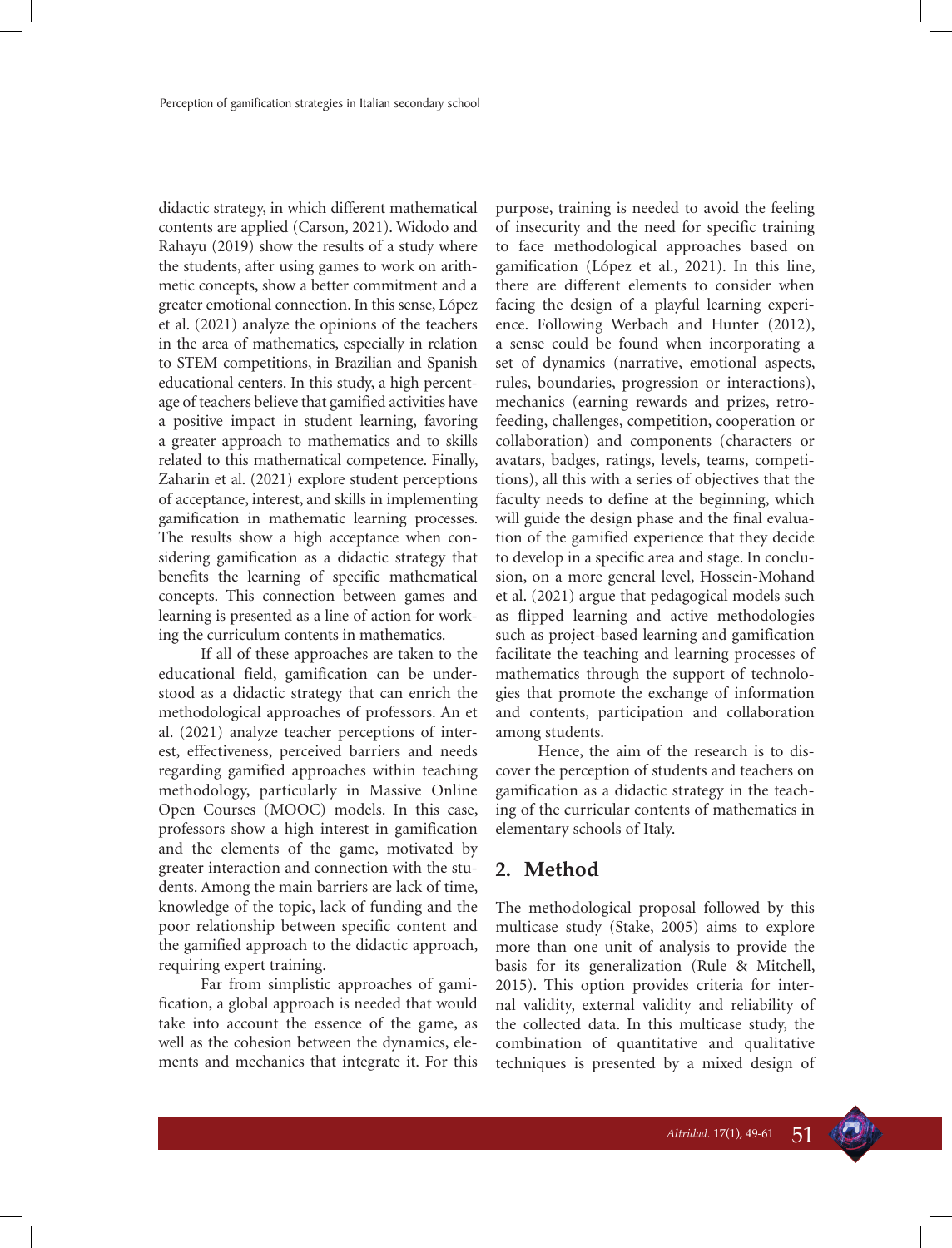exploratory-correlational scope. Regarding the quantitative design, the instrument used to collect the data is the questionnaire, completed by a total of 4845 students living in 75 of the 80 provinces that make up the territorial organization of Italy. The questionnaire is prepared with specific questions and answers with open and multiple-choice questions. Qualitative methodology (Stake, 2007; Barton et al., 2009; Igartua & Humanes, 2009; Gibbs, 2012) focuses on discourse analysis (Valles, 2000; Iñiguez, 2006; Van Dijk, 2005) with 12 in-depth interviews with teachers in the area of mathematics who teach in high schools.

In order to define the purpose of the study, the following questions are raised for students: do teachers propose digital games in math classes?, does the teacher propose serious (analogue) games?, what games helped to better understand the math content?, do you know games (analogue or digitals) that could be used in math classes? do teachers use awards, or rewards in math to properly perform homework outside the classroom? do math teachers use awards, or rewards for doing correctly the proposed activities in the classroom?

The following questions are raised in relation to the actions performed by teachers: what do they understand by gamification?, how do they rate gamification in terms of its incorporation into their teaching methodology?, have they been trained in terms of this didactic strategy?, do they know or do they suggest any games (analogue or digital) to their students to help or facilitate the learning of mathematics? do they use rewards for their student's work? do they use any digital application to award such rewards? Using the game in educational practice is valued as a way of getting students accustomed to receiving rewards for what they do without striving, what do you think about this statement?

#### **2.1. Objectives and Hypothesis**

The above questions allow reflecting of the objective of this study. Formally, the research aims to

diagnose the application level of gamification as a didactic strategy in mathematics, based on the perception of teachers and students in secondary schools in Italy. The formulation of this objective responds to a study that is planned to approach observable phenomena. Several hypotheses that have been tested and formulated by a hypothetical-deductive method are presented:

- Hypothesis 1. Gamification as a didactic strategy in the area of mathematics is perceived by the students in the secondary education of the schools in Italy.
- Hypothesis 2. Gamification as a didactic strategy in the area of mathematics is known by teachers in the secondary education of the schools in Italy.
- Hypothesis 3. Gamification as a didactic strategy in the area of mathematics is applied by teachers in the secondary education of schools in Italy.

### **2.2. Population and sample**

The sample participants correspond to 4845 students in secondary schools who live in Italy; the students are from13 to 22, and average of 16.43 years. 52% of the people surveyed identify with the female gender and 48% with the male gender. The provinces of residence reached are 75 out of a total of 80, distributed in different geographical areas of Italy: north (60 %), center (7 %), south and islands (33 %). All these people live in more than 800 different localities, 66.6% in a rural area and 33.4% in an urban area. The reduced sample from the central zone was not intentional, but it responds to a request for participation by leaders from the three areas of the country; although, for the most part, they do not provide the questionnaire because of the situation of students during COVID-19.

The teaching team of scientific disciplines involved in the interviews is made up of 12 people. 17% of the people interviewed identify with the male gender, while 83% identify with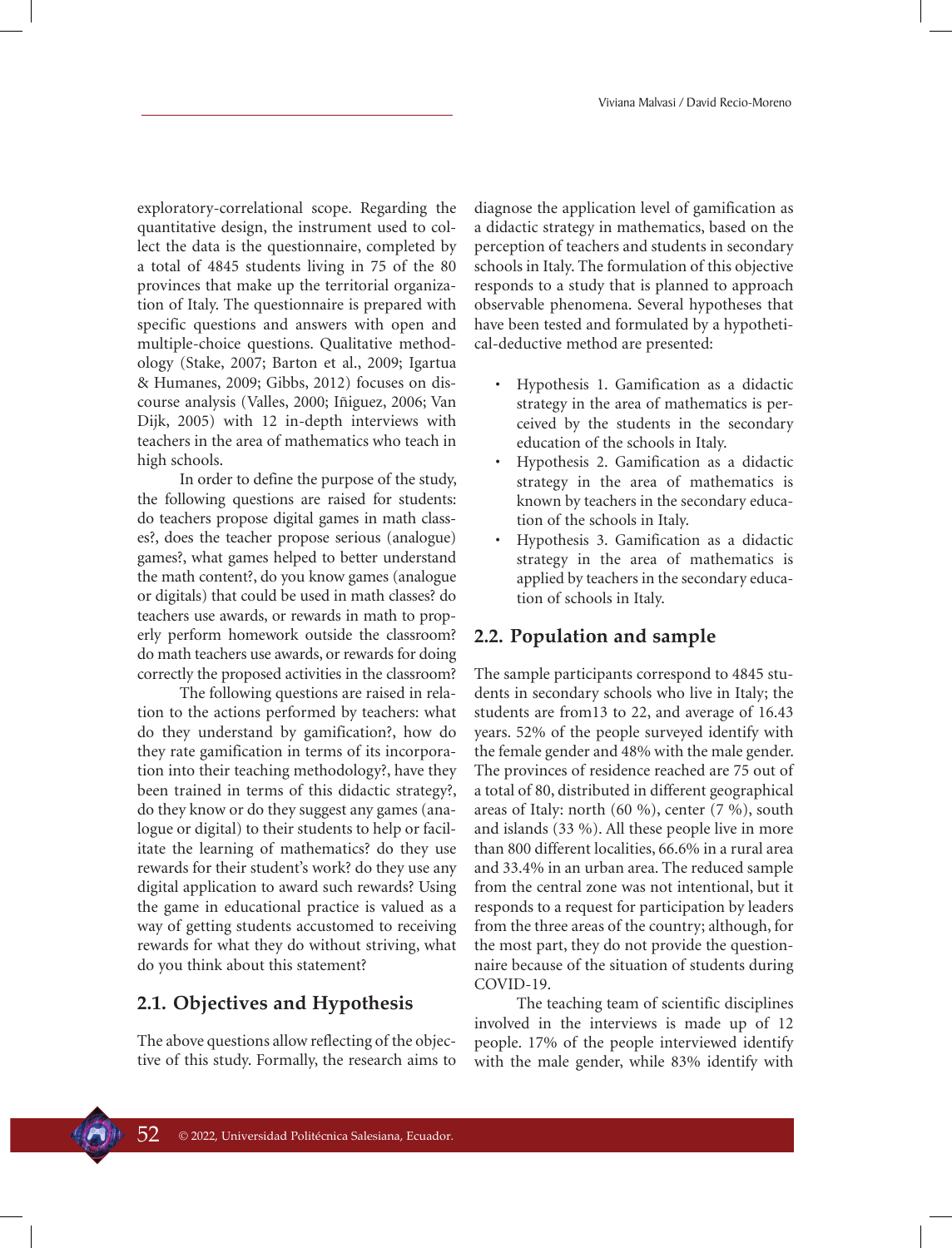the female gender. The ages range from 32 to 59 years. They have from 2 to 33 of teaching experience. At the training level, the sample has enormous potential for study, and it is important to mention that 42% of the people interviewed graduated in Mathematics, 25% in Statistical Sciences, 17% in Physics and 8% in Economics and Computer Engineering respectively, thus, covering all the fields of STEM competences. Geographically, 58% live and work in the north of Italy, 8% live in the center and, finally, 34% in the south and islands.

It should be noted that the school itinerary is divided into three stages: primary school (which is composed of a total of five courses aimed at students between the ages of 6 and 11), first-grade secondary school (consisting of three courses and students from 11 to 14 years old) and second-grade secondary school (which is organized into five courses and the students are from14 to19 years old). This education process is structured by a total of 13 academic courses, of which the first ten are compulsory. This research focuses on second-grade high school. The main motivation for directing this research to this stage is based on the low results obtained by students in the area of mathematics, according to established national tests (Invalsi, 2019).

#### **2.3. Instruments**

The quantitative part of the study designs a questionnaire structured into closed, open and multiple questions. The independent variables are: gender, age, macro-area, type of school, course and academic performance. As dependent variables, different perspectives are considered that allow answering the questions, objectives and hypothesis of the research.

In order to face the qualitative approach, the idea is to design a semi-structured interview aimed at the privileged observers, collecting personal information such as gender, age, the city in which he/she teaches, the type of the educational center, the years of experience and, finally, the training degree. The most common teaching methods by teachers and the main difficulties found in their implementation are also analyzed. The Google Forms tool prepares informed consent for the interviewed people to have their approval for recording and subsequent analysis. During the interview, people are encouraged to provide their answers freely, avoiding interrupting their interventions, although at certain times they choose to influence some aspects in order to make the teaching team a clearer answer. To make simple references to the interview and to differentiate the contributions of each of the people interviewed, the "E-Tnº: p." was codified. In this coding system, reference is made to the interview (E), to the teacher (T), to the specific interview number (nº) and to the page on which the aforementioned event is located (pg.). Therefore, if during the analysis it is required to report information that appears in the first page of the interview to participant 1, it would be coded as follows: E-T1:1.

#### **2.4. Procedure**

The quantitative methodological design, corresponding to the questionnaires applied to second-level Italian students in secondary school, and the qualitative methodological design, focused on semi-structured interviews with secondary teachers, facilitate analysis from both perspectives that enrich the process; they were both developed from march 2020 to May 2020. Mixed social science methodologies are therefore applied by combining research techniques, methods, approaches, concepts or quantitative or qualitative language into a single study (Johnson & Onwuegbuzie, 2004). This makes it possible to acquire a greater understanding of what we are studying, encompassing the strengths of both methodologies and analyzing different approaches, combining the data to obtain convergent results (Callejo & Viedma, 2006).

Regarding the preparation of the questionnaires, a form sent to the Italian educational

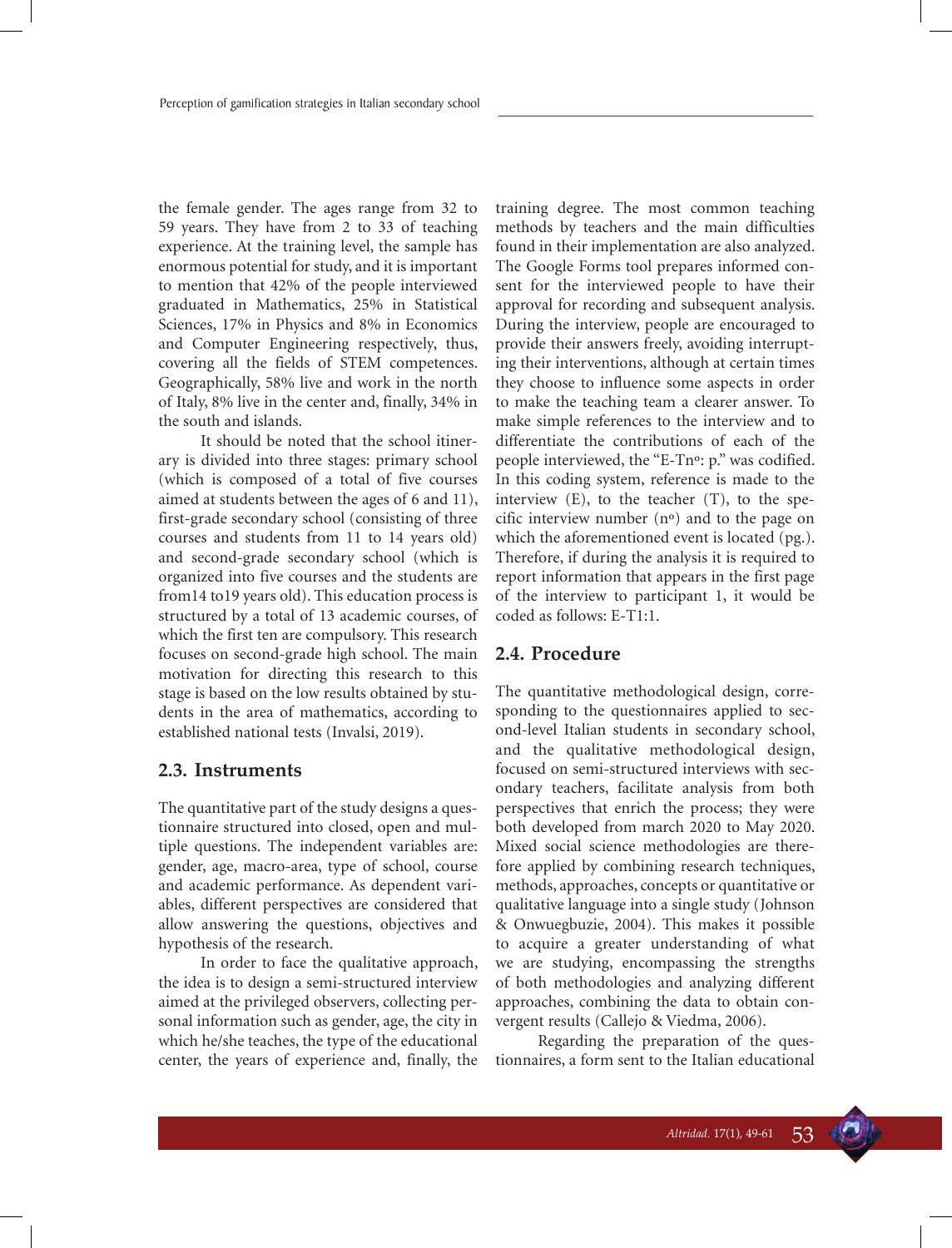institutions asking for their collaboration for this research is generated. Once the necessary data is obtained, it is analyzed following the corresponding procedure. First, for quantitative analysis, the .csv data was exported to an Excel file for later interpretation with the IBM SPSS v. 25. Data is entered into the program, assigning numerical values to the responses obtained in the questionnaires, filtering and debugging, selecting the appropriate procedure for calculating the statistics and executing the procedure for obtaining the research reports. The interviews are conducted using Skype and then the transcription, collection and analysis of data related to the objectives and hypotheses are carried out. Finally, a methodological triangulation and comparison of the survey data with the results of the discourse analysis presented in this study is established, respecting all the participants.

## **2.5. Reliability and Validity**

This criterion determines whether the measurement scales of our tool are reliable, understanding reliability as the accuracy of the instrument, taking into account possible errors found in the factor analysis. If errors presented are minor, the

measurement and therefore the study accuracy is higher. To study the reliability of the instrument we have followed the Cronbach  $\alpha$  procedure. After analyzing the reliability statistics, Cronbach's  $\alpha$ offers a value of 0.65 referring to the gamification items, confirming sufficient reliability.

# **3. Results**

The results of the study are presented below in three categories:

#### *Category 1. Math classes: Proposed games versus known games*

Regarding the proposal of analogue or digital games in math sessions, students answer negatively with 94% and 95.5% respectively. As for questions about the knowledge of games that favor the understanding of the math content according to the students, the answers show a negative position of 83%, while 6% indicates that they are analogue games (card games, board games, sudokus and chess). 5% say they are digital games, but they do not give examples, 4% point to Kahoot and 2% say competitions (Figure 1).

Figure 1. Games that favor the understanding of math knowledge according to the students

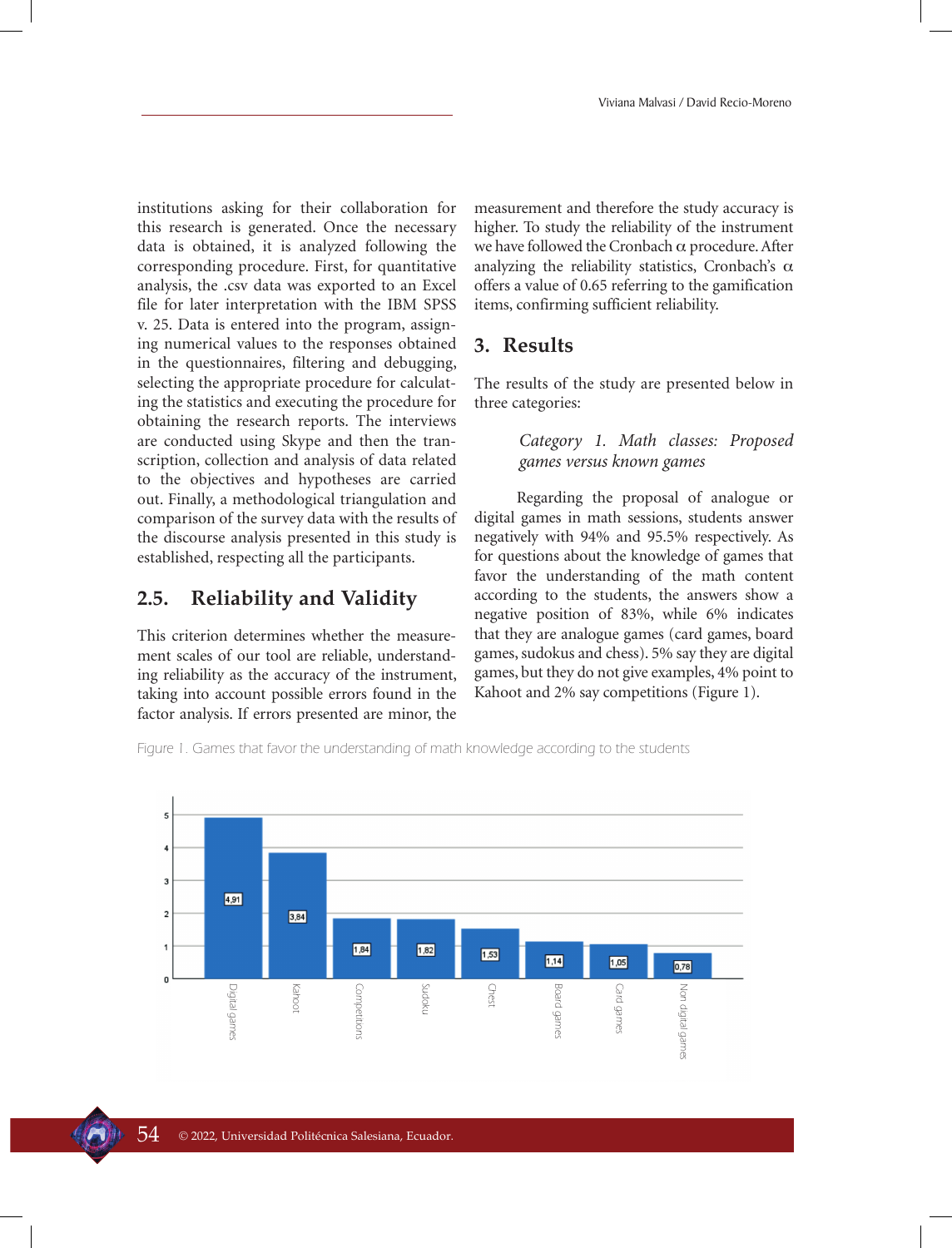Despite the student's negative response to the question of whether teachers propose analogue or digital grade during math sessions, when asking teachers about whether they know or propose any analogue or digital game to their students that facilitate the learning of mathematics, 75% answer positively by referring to games of brainteasers, competitions between teams, contests or prizes.

We use games like riddles or sudokus. (E-T1: 6)

I organize prize contests or speed competitions in the calculation. (E-T2: 10)

We use Scratch. And then I propose sudokus when there are few students in the class. (E-T3: 15)

I do not use digital, just the Sudoku because we lack of tools. (E-T4: 20)

Logic games. (E-T5: 24)

Math Olympics Games. (E-T7: 32)

During suspension periods of teaching activities and at this DAD stage (E-T8: 35)

Fun problems and puzzles. (E-T9: 39)

I do not use digital, I usually do small contests trying to stimulate them, competitions but without prizes. In fourth grade I wanted to make a competition with derivatives similar to a competition I made that was called 'Don't drink and derive' and they seemed happy. (E-T10: 44)

The difference in the answers between students and teachers may be due to the meaning of the game by students.

> *Category 2. Perception of the application of didactic gamification strategies according to the students*

In order to discover the level of application of the didactic gamification strategies in the area of thematic programs, the responses of the students are combined with the answers of teachers. Advancing in the incorporation of gamification in the classrooms, understanding it not only as the integration of games but as a methodological change toward a game scenario and experience, it is clear that 81% of students answer negatively and 77% mention that teachers should use rewards for performing homework properly outside the school setting or for doing good exercises and problems in the classroom. The data collected reveal that the perception level of the application of didactic gamification strategies in second-grade secondary schools is low on the part of students.

#### *Category 3. Applying gamification as a didactic strategy by teachers*

In relation to the question about the concept of gamification, 67% say they do not know what it is and therefore cannot give an opinion, also because with the length of ministerial programs and the reduction of teaching hours, there is little time to address innovative approaches.

> There is little time to try new educational solutions, also considering the numerous educational outings in the area. (E-T3: 15)

> I don't know, but I intend to study it. (E-T9: 39)

I don't know…. (E-T2: 10; E-T6: 28; E-T7: 31; E-T10: 44; E-T11: 47; E-T12: 50)

All the people interviewed answer negatively in terms of having received specific training about gamification and its use as a didactic strategy for teaching mathematics, although the research team considers it to be an unconscious or invisible gamification, i.e., the teachers apply it without being aware of it. In fact, to the question addressed to teachers about whether they use rewards or prizes for the work done by their students, 75% of the group answer affirmatively.

> I congratulate them or provide them a positive comment, give them a slap in the back to

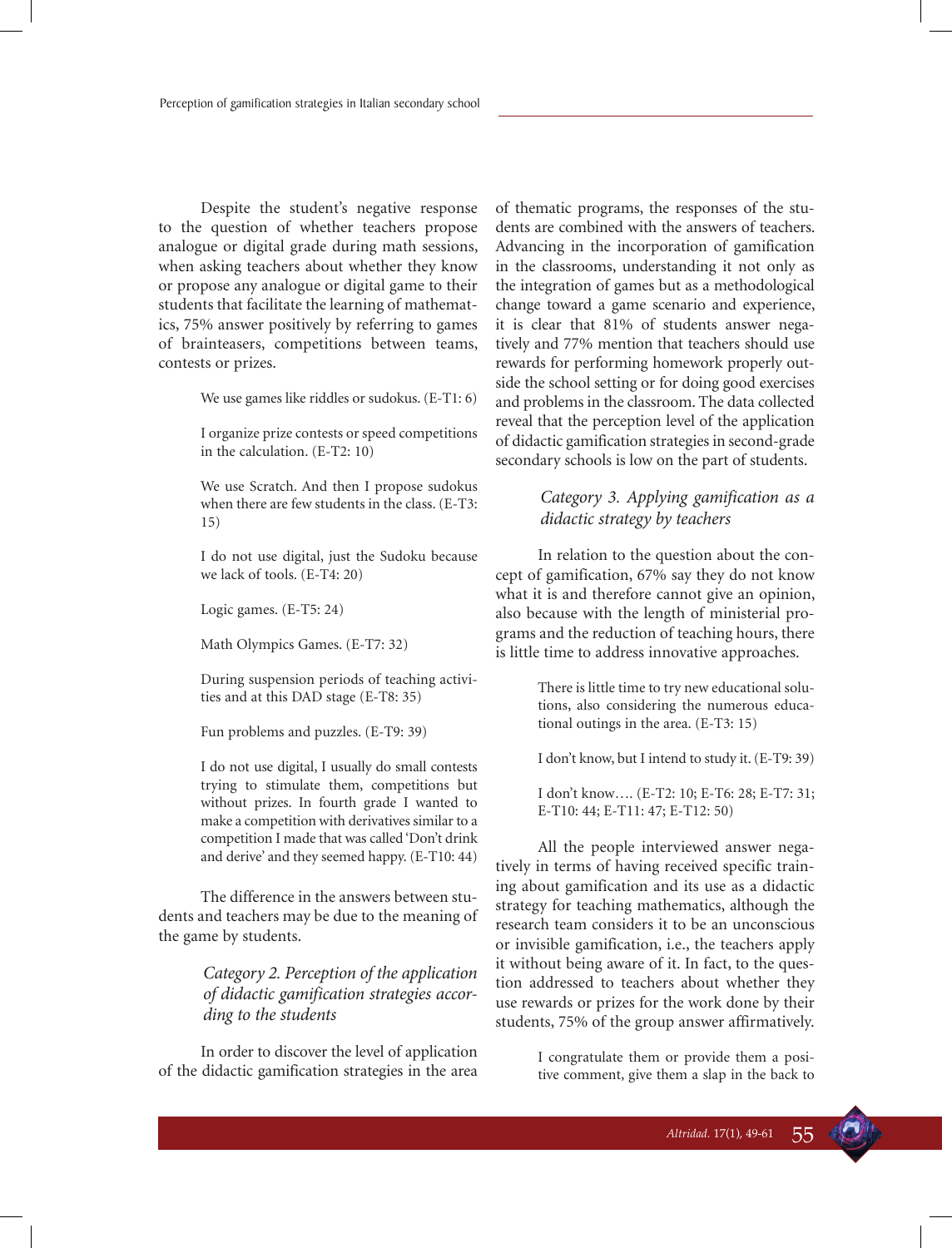congratulate them, but I do not reward them  $(E-T1: 6)$ 

I do it in a playful way. Sometimes I use prizes. For example, I let them decide who to question (joke) or offer immunity for that day to questions as a prize. This lightens the environment in the classroom, strengthens the group within the classroom. (E-T2: 10)

I divided the class into three groups and played the classic question game. The person who answered first was rewarded (and I brought sweets as a reward!). Then, when I explain and assign the exercises, I sometimes propose a very difficult exercise and the first one that does it well has 8 as an oral grade (of course I warn them before). (E-T3: 15)

I use rewards as votes or fewer exercises. Both positive and negative: If you end up being the last you are penalized. (E-T4: 20)

Yes, I usually use rewards. This year I participated in an interdisciplinary project with a second class. The students, divided into Harry Potter film houses, had to present the assigned works each week, receiving points for their homes. Prizes were planned for the end of the year. I do not use digital applications to earn rewards or prizes, but I still find it stimulating to motivate students with rewards, which are later used as an oral vote or an increase in the grade of the written test. (E-T5: 24)

I do not use material rewards, however, sometimes I encourage achievement of goals with grades (to which I realize students are much more attached than I am as a teacher). I often organize challenges in small groups or individual in class with "culinary" awards offered to the winner by the other peers. (E-T8: 36)

Yes, I take this into account in the evaluation in a systematic way. I think this methodology is useful especially when you have an audience of small students, I am thinking about the first two years. With older and more mature students is no longer necessary. (E-T9: 39)

I have not yet implemented it, but I like this method. Even at the school level with competitions between classes. I appreciate the fact that it gives more participation. Frankly, I do not see negative aspects if you apply it in the correct way. (E-T10: 44)

No, but if they do something extremely wrong, I put two, is that valid? (E-T11: 48)

Data collected aimed at teachers at the qualitative stage of the study indicate that each one uses different rewards or awards, not material, which students may not perceive as such. In addition, no digital application is shared to facilitate the use of these elements during the process.

In order to deepen on the concept of the teaching team about gamification, a reflection is proposed on the assessment of the use of the game as a means to direct and instruct the students in the continuous reception for those actions that they perform and reduce with their efforts. 67% of the people interviewed claim not to agree with these postulates, stating that, with the introduction of the game in the teaching processes, striving is funnier.

> The game stimulates competitiveness, character formation, respect for rules and roles, knowledge of oneself and others. The Scout method, a well-known pedagogical method, is based on playing. Those who say that the game usually does not strive, perhaps, have never played in their life. (E-T2: 10)

> I do not see students learning by learn, they are already studying for voting. That is already the case 'do ut des'. (E-T3: 15)

> You don't always get a reward, or the reward can also be just verbal congratulation. (E-T4: 20)

> However, I think the boys or girls in secondgrade high school should be mature enough as to understand that the effort made is for their future and not to receive a reward. The use of games in educational practices should be a plus, but not the foundation. (E-T5: 25)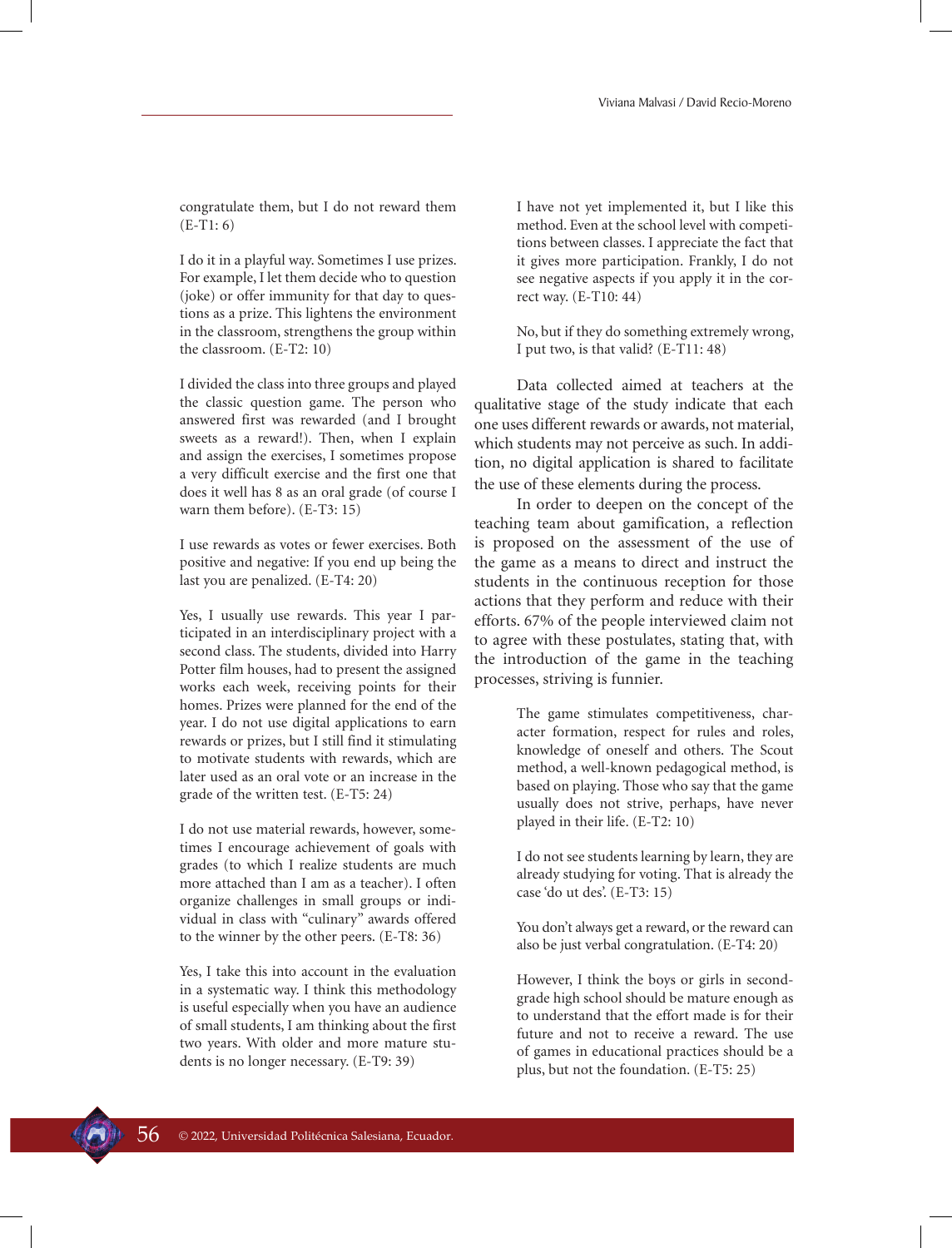It might be useful when combined with the traditional method; it does not work like that in the regular basis, you have to get used to trying hard to get to something. (E-T6: 28)

The use of games in the teaching process could be beneficial, but we must be careful. I think it is not ideal to turn it into the only approach, but to alternate the game with moments of work without it. (E-T7: 32)

I do not agree with this statement, as I assume that the reward should be awarded only when the goal is fully achieved. (E-T8: 36)

I do not agree with these studies because you have to know to participate in the competition and play, you have to make an effort. (E-T10: 44)

As can be seen, half of the teaching team positively evaluates the use of games (or its mechanics) in the teaching process, as long as it is not the only educational approach or model.

### **4. Discussion and conclusions**

The results found in this research allow having an approximation to the level of application of gamification as a didactic strategy in mathematics in secondary schools in Italy. At the same time, they allow some conclusions to be highlighted and future lines of research to be established.

Regarding the use of games in math sessions, students do not appreciate that teachers use games, both analogue and digital, in the classroom. Nor do they know about games that favor the acquisition of the math contents. They mention applications such as Kahoot, which are used at some point in the training process. On the other hand, teachers claim to know different types of games as a means to facilitate learning the concepts of the area. They point out games like riddles, competition between teams, contests, and more. This type of gamified activity, as Tomislav et al. (2018), increase performance in relation to the learning of specific math concepts.

Addressing the perception on the use of gamification as a didactic strategy, students point out that they do not appreciate the use of gamified strategies in the math sessions. They do not perceive the use of prizes and rewards in exchange for properly performing homework, both inside and outside the classroom, as well as the exercises and problems presented in the classroom. On the contrary, Zaharin et al. (2021), when studying students´ perception, showed a high acceptance and interest in the skills developed through the incorporation of gamification as a strategy for learning mathematical concepts.

Regarding the application of didactic gamification strategies by teachers, the teaching team shows little knowledge about gamification and the opportunities it offers to their professional practice. They claim not to address gamification in their approaches because of lack of time, teaching hours and the situation caused by COVID-19, among other reasons. It is similar to the conclusions of López et al. (2021), when reference is made to further training in methodological approaches based on gamification to increase the safety of teachers and connect the curricular contents of the area through gamification strategies. They also mention not having received specific training on gamification and its implementation in the teaching of mathematics. Although many teachers are not aware of this, they comment on using awards or rewards in their teaching process. In other words, they are not aware of using these elements in their approaches. Students are not aware of the use of these elements either. In this sense, as stated by An et al. (2021), training by gamification experts is necessary to support rigorous teaching approaches in the area of mathematics, as well as to provide more time and flexibility to their proposals, funding, exemplification and resources that support the incorporation of elements of the game in teaching practices.

A limited use of some elements of gamification is perceived, which is closely related to maintaining or acquiring certain behaviors in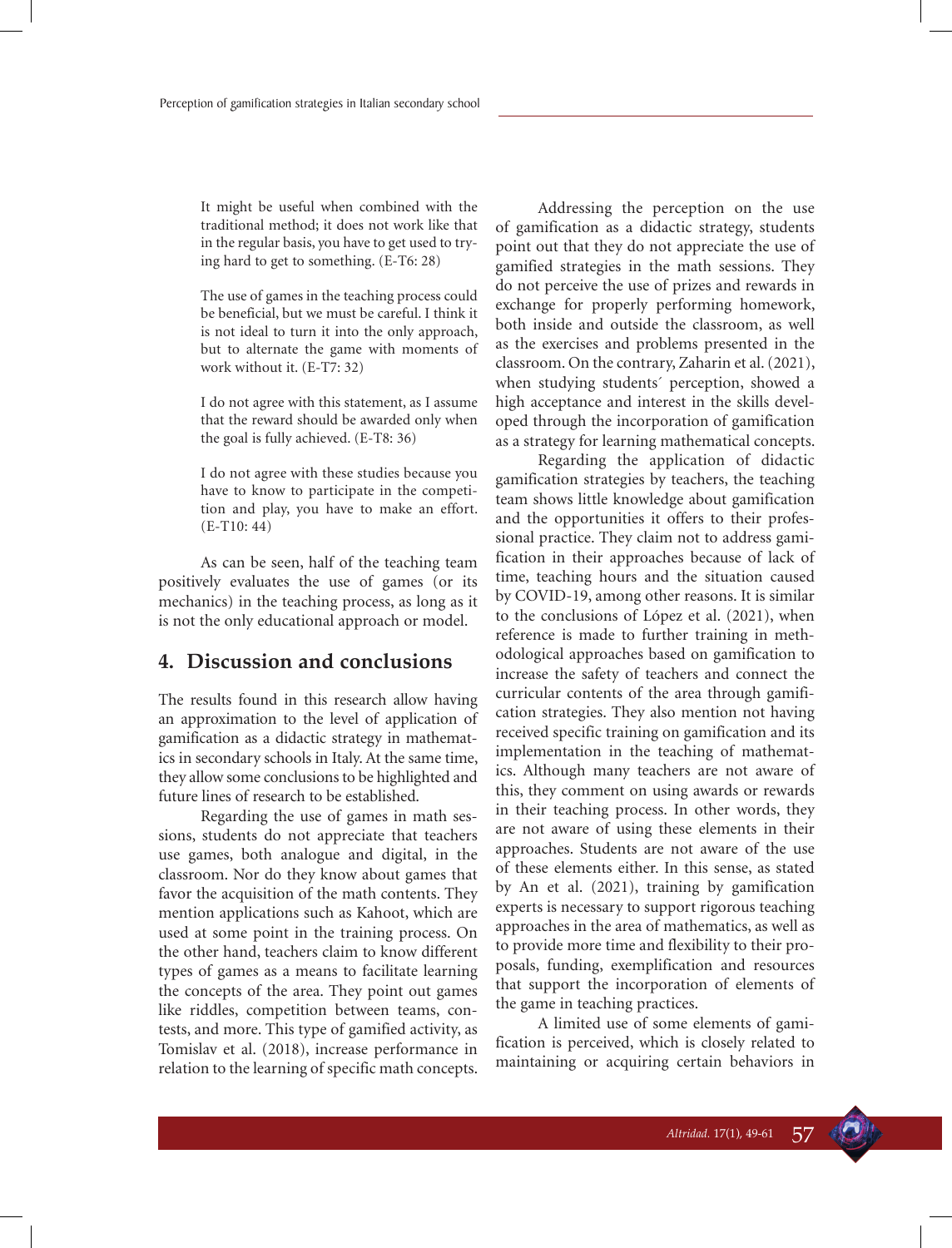students. This idea agrees with Ramirez's contributions (2014), especially when the use of these strategies is aimed at people adopting or maintaining certain behaviors. Most teachers do not agree to grant value to the game as a means of instructing students in receiving rewards only, thus not favoring their effort. In this sense, the application of the didactic strategies of gamification implies an integration of the game and a methodological change toward the design of experiences and play scenarios. They argue that it is a resource, but it is not an educational model.

At the present time in which we observe several gamified didactic experiences developed by professionals in the field of education, the need to avoid the confusion that can be generated about the concept of gamification arises to obtain a clear consensus on its definition, as mentioned by Torres-Toukoumidis et al. (2018). This issue is related to the challenge of providing solid training to teachers that facilitate a consistent design of playful learning experiences to be carried out in different areas and educational stages, all along the lines maintained by Werbach and Hunter (2012), when referring to the coherent incorporation of a set of dynamics, mechanics and components of the game in the design of the different educational proposals in the area of mathematics.

To conclude and with the aim of establishing lines of action and research, gamification is defined as the use of elements, mechanics and dynamics typical of games in a non-playful environment, as defined by different authors in their works, such as (Deterding et al. 2011; Zichermann & Linder, 2013). There are educational experiences based on a gamified system that uses only points, medals and classifications. These approaches place gamification in a reductionist and limited approach, contrary to Kapp's postulate (2012), when it comes to involving, motivating students to action, supporting their learning and solving different problems. When designing recreational learning experiences in school contexts, it should be considered that

this approach should not be unique but that the proposal can be enriched by incorporating other elements such as an initial situation or problem that contextualize the experience, a narrative that serves as a cohesive element and setting (characters, scenarios, facts, events, etc.), an approach to diverse challenges that favor student action, collaboration, and participation to solve problems (Zichermann & Cunningham, 2011). Hossein-Mohand et al. (2021) say that pedagogical models as the flipped classroom, active methodologies and gamification favor the teaching and learning processes of mathematics, along with the support that technological resources can offer in educational practices.

This innovative approach becomes a real challenge for teachers who try to project the game in educational contexts and relates it with learning the curriculum contents of a subject (Domínguez et al., 2013; Qahri-Saremi & Turel, 2016; Villagra-Arnedo et al. 2016), and also for university training institutions to try to achieve a solid training that helps to design and develop recreational proposals that try to relate learning with fun.

### **References**

- An, Y., Zhu, M., Bonk, C. J. Zhu, M., & Lin, L. (2021). Exploring instructors' perspectives, practices, and perceived support needs and barriers related to the gamification of MOOCs. *Journal of Computing in Higher Education, 33*, 64-84. https://doi.org/10.1007/s12528-020-09256-w
- Barton, J., Stephens, J., & Haslett, T. (2009). Action Research: Its Foundations in Open Systems Thinking and Relationship to the Scientific Method. *Systemic Practice and Action Research, 22*, 475-488.
- https://doi.org/10.1007/s11213-009-9148-6 Callejo, J., & Viedma, A. (2006). *Proyectos y estrategias de investigación social: la perspectiva de intervención*. McGraw-Hill.
- Carson, E. C. (2021). *Gamification of Math: Integrating Games into 6th Grade Curriculum to Promote Inquiry-based Learning*. Asu Library.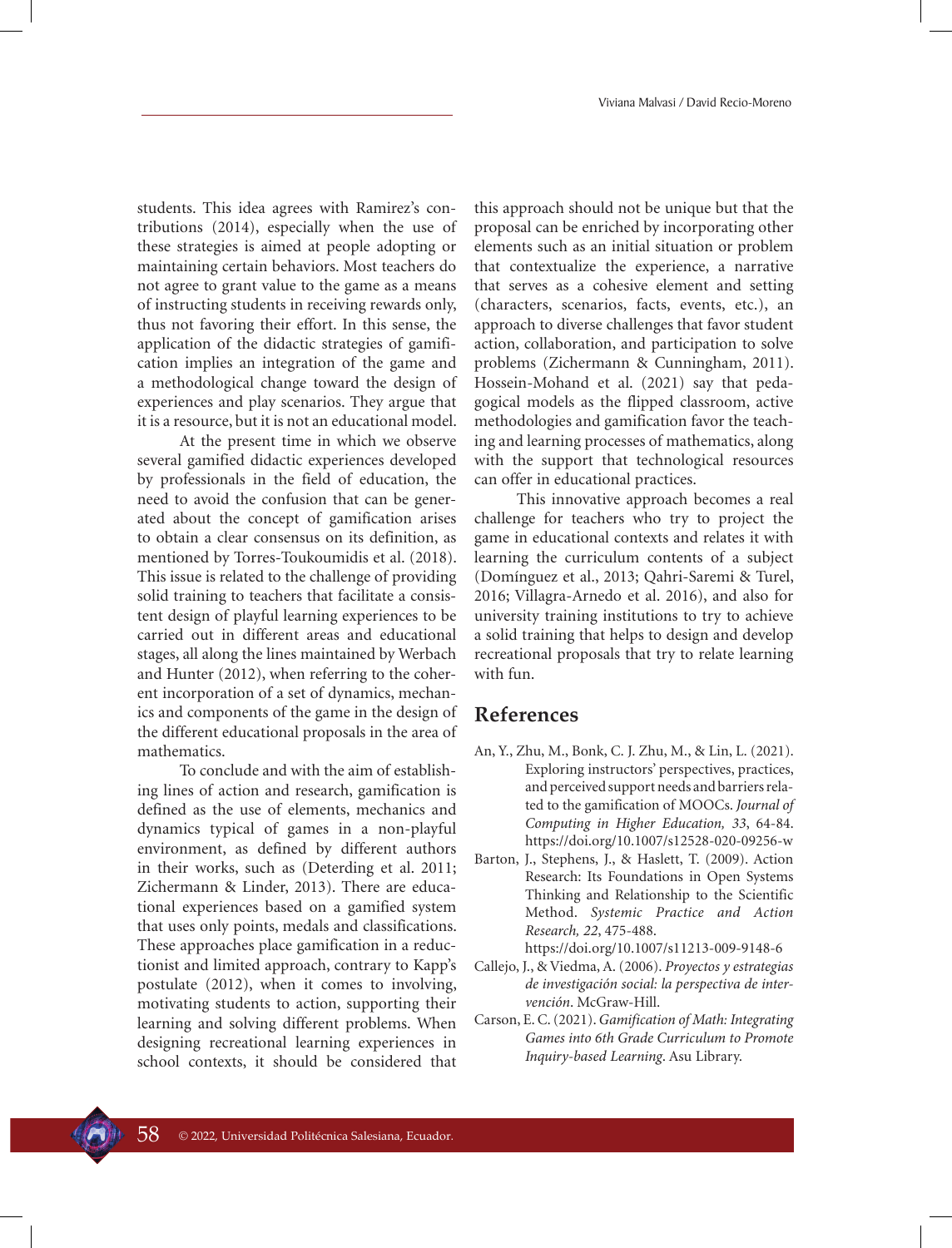- Contreras Espinosa, R. S., & Eguia, J. L. (2016). *Gamificación en aulas universitarias*. Institut de la Comunicació, Universitat Autònoma de Barcelona.
- Corchuelo, C.A. (2018). Gamificación en educación superior: experiencia innovadora para motivar estudiantes y dinamizar contenidos en el aula. EDUTEC. *Revista Electrónica de Tecnología Educativa, 63*, 29-41. https://doi.org/10.21556/edutec.2018.63.927
- Chou, Y. (2021). Gamification Examples: the fully comprehensive list. https://bit.ly/3nwDYXX
- Deterding, S., Dixon, D., Nacke, L. E., O'Hara, K., & Sicart, M. (2011). Gamification: Using gamedesign elements in non-gaming contexts. *CHI '11. CHI, conference on human factors in computing systems* (pp. 2425-2428). ACM. http://dx.doi.org/10.1145/1979742.1979575
- Deterding, S., Dixon, D., Khaled, R., & Nacke, L. (2011). From Game Design Elements to Gamefulness: Defining Gamification. En *Proceedings of the 15th International Academic MindTrek Conference: Envisioning Future Media Environments* (pp. 9-15). ACM. http://dx.doi.org/10.1145/2181037.2181040
- Domínguez, A., Sáenz-de-Navarrete, J., de Marcos, L., Fernández-Sanz, L., Pagés, C., & Martínez-Herráiz, J. J. (2013). Gamifying learning experiences: Practical implications and outcomes. *Computers & Education, 63*, 380-392.
- http://dx.doi.org/10.1016/j.compedu.2012.12.020 Fernández-Antolín, M. M., del Río, J. M., & González-Lezcano, R. A. (2021). The use of gamification in higher technical education: perception of university students on innovative teaching materials. *International Journal of Technology and Design Education*, 3*1,* 1019-1038. https:// doi.org/10.1007/s10798-020-09583-0
- Fernández-Gavira, J., Prieto, E., Alcaraz, V., Sánchez-Oliver, A., & Grimaldi, M. (2018). Aprendizajes significativos mediante la gamificación a partir del juego de rol: "Las Aldeas de la Historia". *Espiral. Cuadernos del profesorado, 11*(22), 69-78. https://bit.ly/3k993Pj
- Gasca-Hurtado, G. P., Gómez-Álvarez, M. C., Muñoz, M., & Mejía, J. (2017). Toward an assessment framework for gamified environments. In *Toward an assessment framework for gamified environments* (pp. 281-

293). (Communications in Computer and Information Science; Vol. 748).

https://doi.org/10.1007/978-3-319-64218-5\_23

- Gibbs, G. (2012). *El análisis de datos cualitativos en Investigación Cualitativa*. Ediciones Morata.
- González, C. S., Gómez, N., Navarro, V., Cairós, M., Navarro, V., Toledo, P., & Marrero-Gordillo, N. (2016). Learning healthy lifestyles through active videogames, motor games and the gamification of educational activities. *Computers in Human Behavior, 55*(A), 529-551.
	- http://dx.doi.org/10.1016/j.chb.2015.08.052
- Hamari, J., & Koivisto, J. (2015). "Working out for likes": An empirical study on social influence in exercise gamification. *Computers in Human Behavior, 50*, 333-347. http://dx.doi.org/10.1016/j.chb.2015.04.018
- Hossein-Mohand, H., Trujillo-Torres, J. M., Gómez-García, M., Hossein-Mohand, H., & Campos-Soto, A. (2021). Analysis of the Use and Integration of the Flipped Learning Model, Project-Based Learning, and Gamification Methodologies by Secondary School Mathematics Teachers. *Sustainability,13*, 2606. https://doi.org/10.3390/su13052606
- Huotari, K. & Hamari, J. (2012). Defining gamification: A service marketing perspective. *MindTrek '12. Proceeding of the 16th international academic MindTrek conference* (pp. 17-21). ACM. http://dx.doi.org/10.1145/2393132.2393137
- Igartua, J. J. & Humanes, M. L. (2009). *Teoría e investigación en Comunicación Social*. Síntesis.
- Invalsi (2019). Rapporto Prove Invalsi 2019. Rapporto Nazionale. https://bit.ly/3kxffzE
- Iñiguez, L. (2006). Análisis del discurso: manual para las ciencias sociales. Editorial UOC.
- Johnson, D., Deterding, S., Kuhn, K., Staneva, A., Stoyanov, S., & Hides, L. (2016). Gamification for health and wellbeing: A systematic review of the literature. *Internet Interventions, 6*, 89-106.

http://dx.doi.org/10.1016/j.invent.2016.10.002

Johnson, R., & Onwuegbuzie, A. J. (2004). Mixed Methods Research: A Research Paradigm Whose Time Has Come. *Educational Researcher, 33*(7), 14-26. https://doi.org/10.3102/0013189X033007014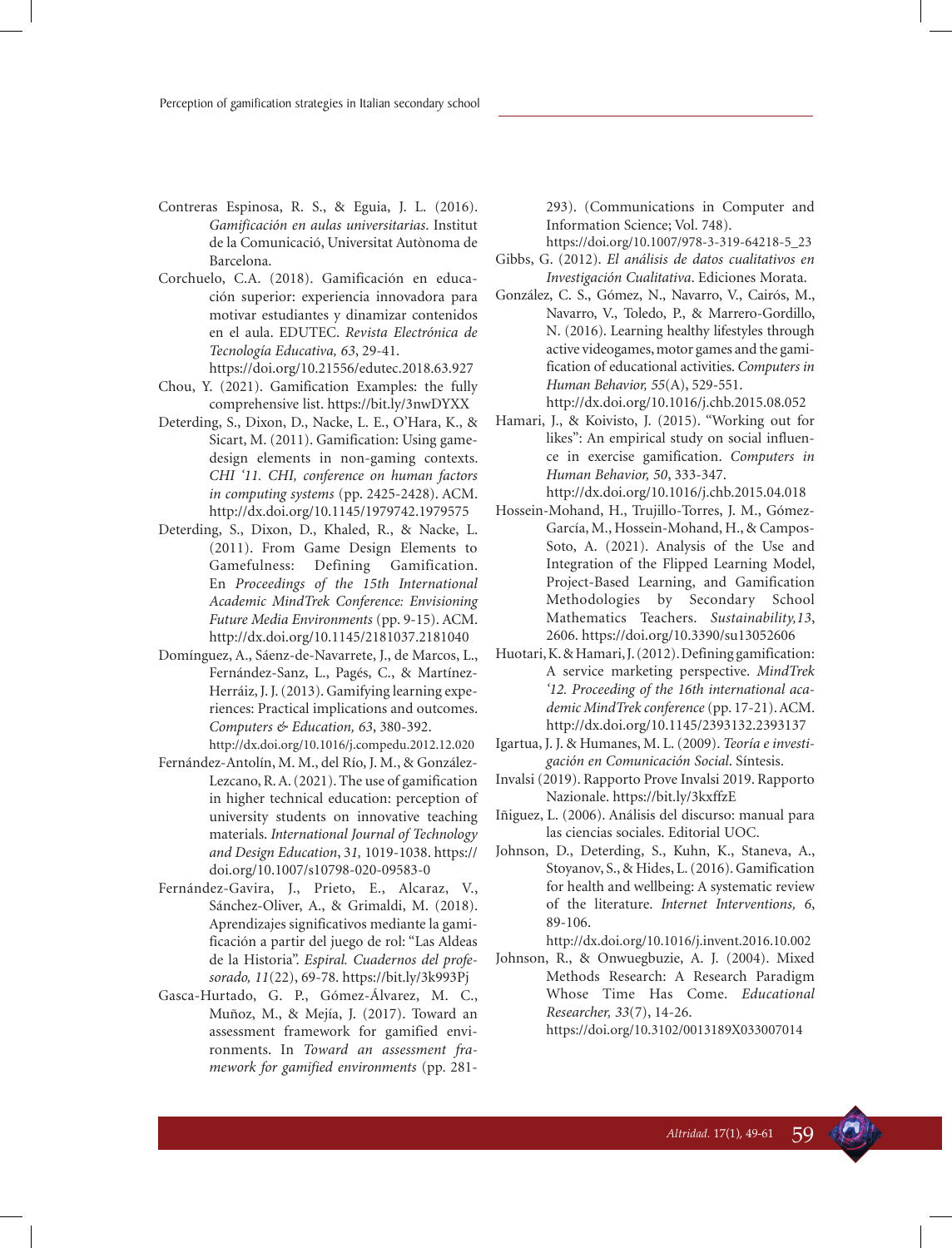- Kapp, K. M. (2012). *The gamification of learning and instruction: Game-based methods and strategies for training and education*. Pfeiffer.
- Kocakoyun, S., & Ozdamli, F. (2018) A review of research on gamification approach in education. En R. Morese, J. Nervo y S. Palermo (Eds.) Socialization. A multidimensional perspective (pp. 51-73). London: IntechOpen. http://dx.doi.org/10.5772/intechopen.74131
- Koivisto, J., & Hamari, J. (2019). The rise of motivational information systems: A review of gamification research. *International Journal of Information Management, 45*, 191-210. http://dx.doi.org/10.1016/j.ijinfomgt.2018.10.013
- Landers, R. N., Bauer, K. N., & Callan, R. C. (2017). Gamification of task performance with leaderboards: A goal setting experiment. *Computers in Human Behavior, 71*, 508-515. http://dx.doi.org/10.1016/j.chb.2015.08.008
- López, P., Rodrigues-Silva, J., & Alsina, Á. (2021). Brazilian and Spanish Mathematics Teachers' Predispositions towards Gamification in STEAM Education. Education Sciences, *11*(10), 618.

http://dx.doi.org/10.3390/educsci11100618

Pérez-López, I. J., Rivera, E., & Trigueros, C. (2017). «La profecía de los elegidos»: un ejemplo de gamificación aplicado a la docencia universitaria. *Revista Internacional de Medicina y Ciencias de la Actividad Física y el Deporte,17*(66), 243-260.

https://doi.org/10.15366/rimcafd2017.66.003

- Pisabarro, A.M., & Vivaracho, C.E. (2018). Gamificación en el aula: gincana de programación. *ReVisión, 11*(1), 85-93. https://bit.ly/3lsrQog
- Qahri-Saremi, H., & Turel, O. (2016). School engagement, information technology use, and educational development: An empirical investigation of adolescents. *Computers & Education, 102*, 65-78. http://dx.doi.org/10.1016/j.compedu.2016.07.004
- Quintero, L., Jiménez, F., & Area, M. (2018). Más allá del libro de texto. La gamificación mediada con TIC como alternativa de innovación en Educación Física. *Retos, 34*, 343-348. https://doi.org/10.47197/retos.v0i34.65514
- Ramírez, J. L. (2014). *Gamificación. Mecánicas de juegos en tu vida personal y profesional*. RC Libros.
- Rule, P., & Mitchell, J. (2015). A Necessary Dialogue: Theory in Case Study Research. *International Journal of Qualitative Methods*, 1-11. https://doi.org/10.1177/1609406915611575
- Santos-Ferreira, B., & Lacerda-Santos, G. (2018). Gamificación como estrategia didáctica. Aplicación en la formación del profesor. *Tendencias Pedagógicas, 31*, 113-126. https://doi.org/10.15366/tp2018.31.006
- Sardi, L., Idri, A., & Fernández-Alemán, J. L. (2017). A systematic review of gamification in e-health. *Journal of Biomedical Informatics, 71*, 31-48. http://dx.doi.org/10.1016/j.jbi.2017.05.011
- Seaborn, K., & Fels, D. I. (2015). Gamification in theory and action. *International Journal of Human-Computer Studies, 74*(C), 14-31. http://dx.doi.org/10.1016/j.ijhcs.2014.09.006
- Stake, R. E. (2007)*. Investigación con estudio de casos.*  Ediciones Morata
- Stake, R. E. (2005). Qualitative case studies. En N. Denzin, y Y. Lincoln: *The SAGE Handbook of Qualitative Research,* 443-466. SAGE Publications.
- Tomislav, J., Ivica, B., & Hyo-Jeong, S. (2018). Examining competitive, collaborative and adaptive gamification in young learners' math learning. *Computers & Education, 125*, 444-457.

https://doi.org/10.1016/j.compedu.2018.06.022

- Torres-Toukoumidis, A., Romero-Rodríguez, L. M., Pérez-Rodríguez, M. A., & Björk, S. (2018). Modelo Teórico Integrado de Gamificación en Ambientes E-Learning (E-MIGA). Revista Complutense de Educación, 29(1), 129-145. https://doi.org/10.5209/RCED.52117
- Villagra-Arnedo, C., Gallego-Durán, F. J., Molina-Carmona, R., & Llorens-Largo, F. (2016). PLMan: Towards a gamified learning system. En P. Zaphiris y A. Ioannou (Eds.), *Learning and collaboration technologies* (pp. 82-93). Springer International Publishing.

http://dx.doi.org/10.1007/978-3-319-39483-1\_8 Valles, M. (2000). *Técnicas cualitativas de investigación social.* Síntesis.